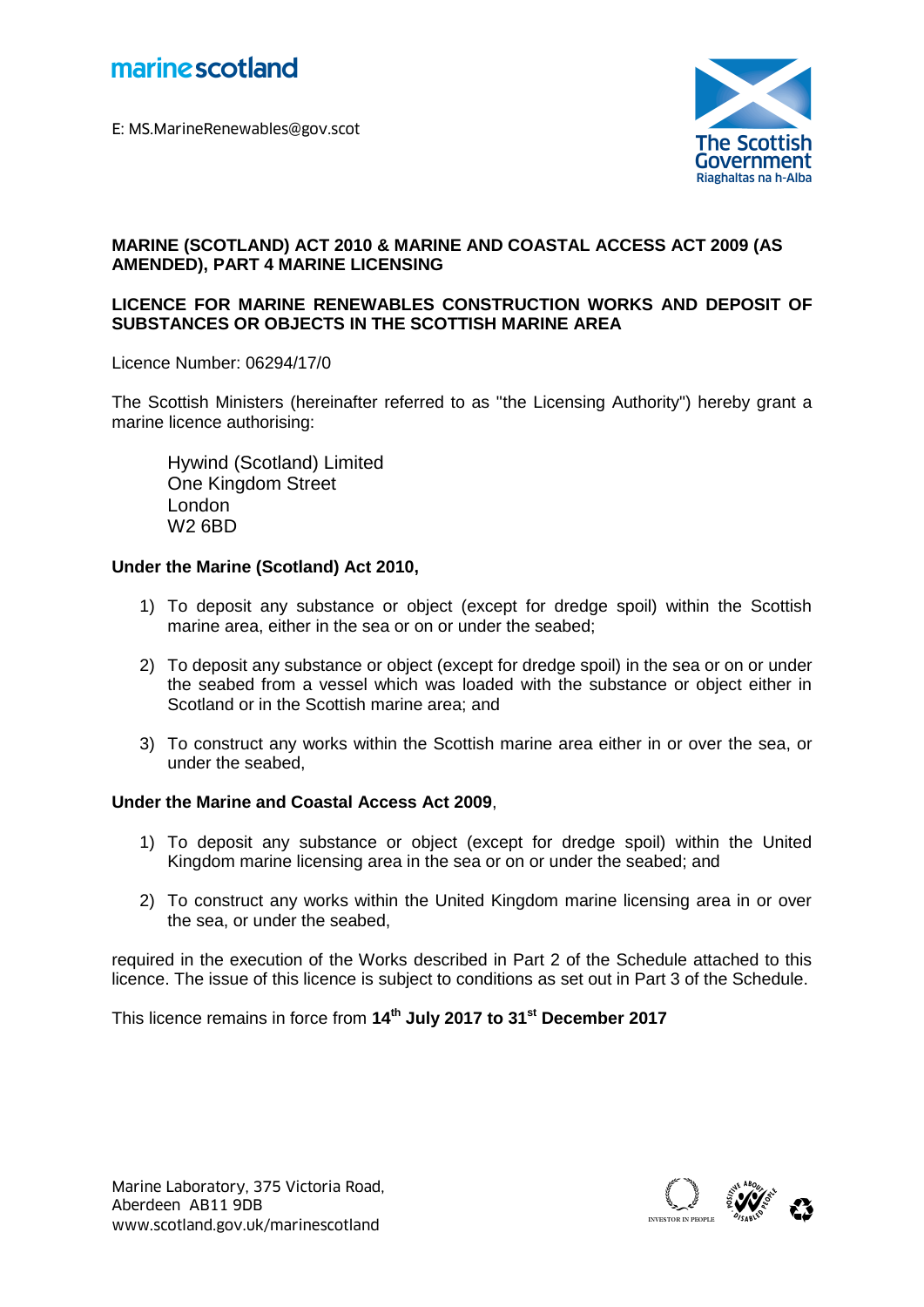Signed: 

Nicola Bain For and on behalf of the Licensing Authority

Date of issue: 14 July 2017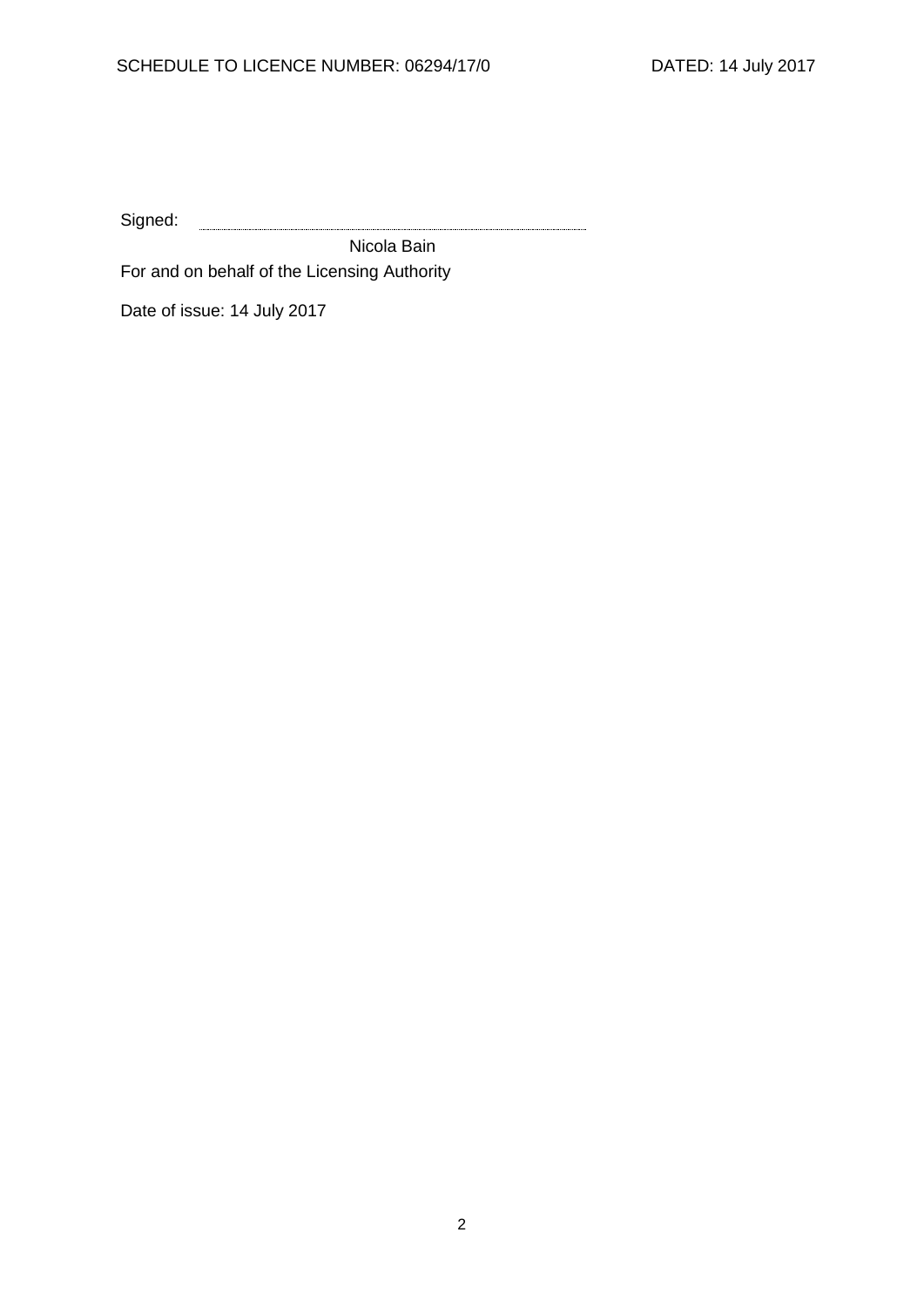## **1. PART 1 – GENERAL**

#### **1.1 Interpretation**

In this licence, unless otherwise stated, terms are as defined in sections 1, 64 and 157 of the Marine (Scotland) Act 2010 and sections 66(4), 115 and 322 of the Marine and Coastal Access Act 2009 (as amended), and;

- a) **"the Application"** means the Application letter, marine licence application and Execution Plan Statoil Frame Agreement (Subsea Rock Installation Services) submitted to the Licensing Authority, by the Company on 16<sup>th</sup> December 2016:
- b) **"Commencement of the Works"** means the date on which the first vessel arrives on the Site to begin carrying on any Licensed Activity in connection with the construction of the Works, as described in Part 2 of this licence;
- c) **"Completion of the Works"** means the date on which the Works have been installed, or the Works have been deemed complete by the Licensing Authority, whichever occurs first;
- d) **"the 2009 Act"** means the Marine and Coastal Access Act 2009 (as amended);
- e) **"the 2010 Act"** means the Marine (Scotland) Act 2010;
- f) **"Licensable Marine Activity"** means the activities listed in section 66 of the 2009 Act and 21 of the 2010 Act authorised under this licence;
- g) **"Licensed Activities**" means any activity, or activities, listed in section 66 of the 2009 Act and in section 21 of the 2010 Act which is, or are, authorised under this licence;
- h) **"Licensee"** means Hywind (Scotland) Limited having its registered offices at One Kingdom Street, London W2 6BD and company registration number as 08709450;
- i) **"the Licensing Authority"** means the Scottish Ministers;
- j) **"Decommissioning of the Works"** includes removal of the Works from the seabed, demolishing the Works or dismantling the Works;
- k) **"Decommissioning Programme"** means the programme for decommissioning the Works, to be submitted by the Licensee to the appropriate authority under section 105(2) of the Energy Act 2004 (as amended);
- l) **"the Site"** means the area outlined in the figure 1 contained in Part 4 of this licence;
- m) **"the Works"** means the Hywind Pilot Park Project, as described in Part 2 of this licence; and
- n) **"MHWS"** means mean high water spring tide;

All geographical co-ordinates contained within this licence are in latitude and longitude format World Geodetic System 84 ("WGS84").

# **1.2 Contacts**

All correspondence or communications relating to this licence should be addressed to:

Marine Scotland Licensing Operations Team Marine Laboratory 375 Victoria Road Aberdeen AB11 9DB

Email: [MS.MarineRenewables@gov.scot](mailto:MS.MarineRenewables@gov.scot)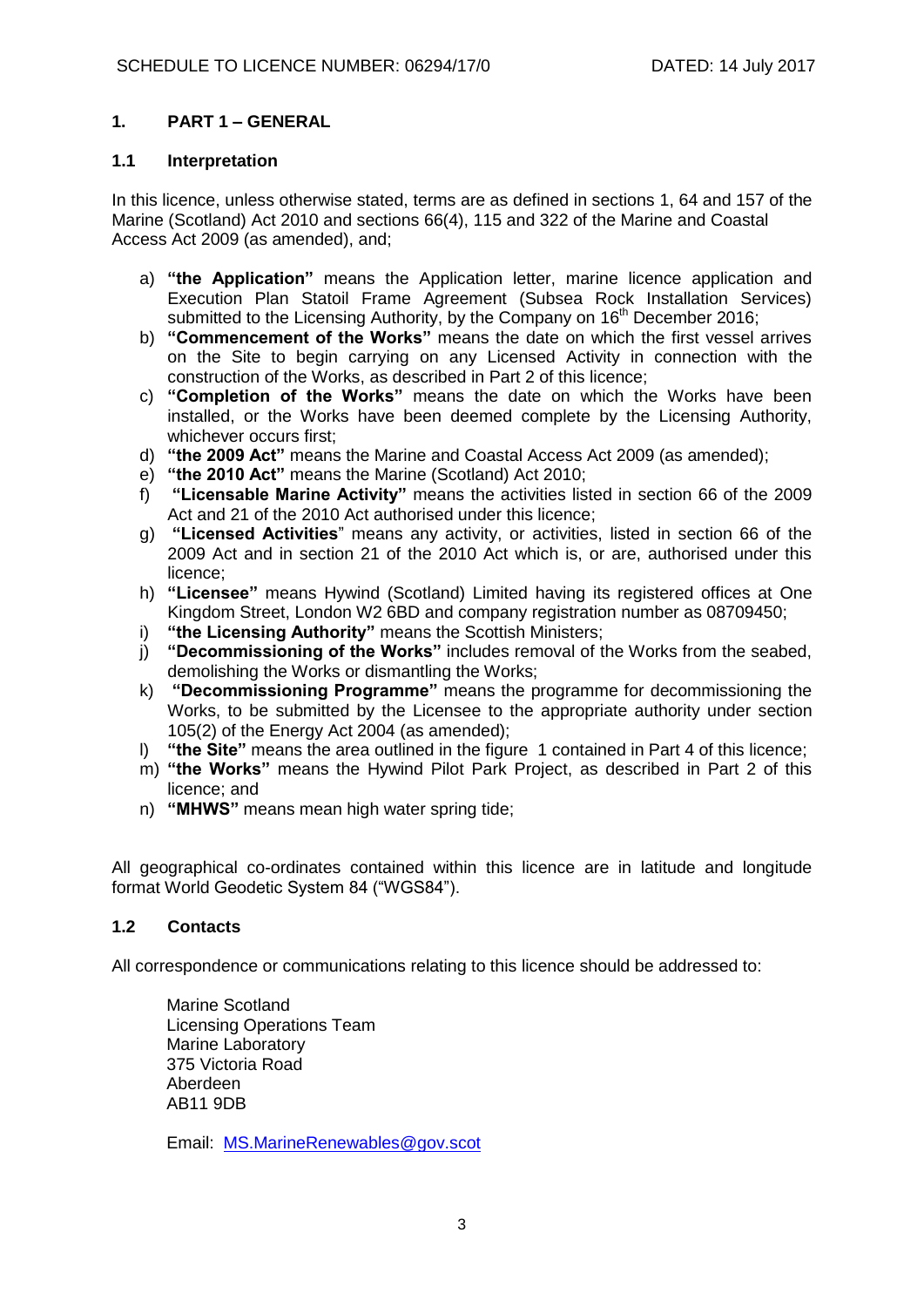# **1.3 Other authorisations and consents**

The Licensee is deemed to have satisfied themselves that there are no barriers or restrictions, legal or otherwise, to the carrying on of the licensed activities in connection with Works. The issuing of this licence does not absolve the Licensee from obtaining such other authorisations and consents, which may be required under statute.

## **1.4 Variation, suspension, revocation and transfer**

Under section 30 of the 2010 Act and section 72 of the 2009 Act, the Licensing Authority may by notice vary, suspend or revoke this licence if it appears to the Licensing Authority that there has been a breach of any of the provisions of this licence. Under section 30(3)(d) of the 2010 Act or section 72(3)(d) of the 2009 Act, the Licensing Authority may by notice vary etc. this licence for any such other reason that appears to be relevant to the Licensing Authority. Under the 2010 Act variations etc. of licences are subject to the procedures set out in section 31 of the Act.

Under section 30 of the 2010 Act and section 72 of the 2009 Act the Licensing Authority may on an application made by the Licensee, transfer this licence from the Licensee to another person

Under section 30 of the 2010 Act, on an application made by a licensee, the Licensing Authority may vary a licence if satisfied that the variation being applied for is not material.

## **1.5. Breach of requirement for, or conditions of, licence**

Under section 39 of the 2010 Act and section 85 of the 2009 Act it is an offence to carry out a Licensable Marine Activity without a marine licence and it is also an offence to fail to comply with any condition of a marine licence.

## **1.6. Defences: actions taken in an emergency**

Under section 40 of the 2010 Act and section 86 of the 2009 Act it is a defence for a person charged with an offence under section 39(1) of the 2010 Act and section 85(1) of the 2009 Act, respectively, in relation to any activity to prove -

- a) the activity was carried out for the purpose of saving life or for the purpose of securing the safety of a vessel, aircraft or marine structure ('*force majeure*') and,
- b) that the person took steps within a reasonable time to provide full details of the matters to the Licensing Authority which are set out in section 40(2) of the 2010 Act and section 86(2) of the 2009 Act.

## **1.5 Offences relating to information**

Under section 42 of the 2010 Act and section 89 of the 2009 Act it is an offence for a person to make a statement which is false or misleading in a material way, either knowing the statement to be false or misleading or being reckless as to whether the statement is false or misleading, or to intentionally fail to disclose any material information for the purpose of procuring the issue, variation or transfer of a marine licence or for the purpose of complying with, or purporting to comply with, any obligation imposed by either Part 4 of the 2010 Act and Part 4 of the 2009 Act or by this licence.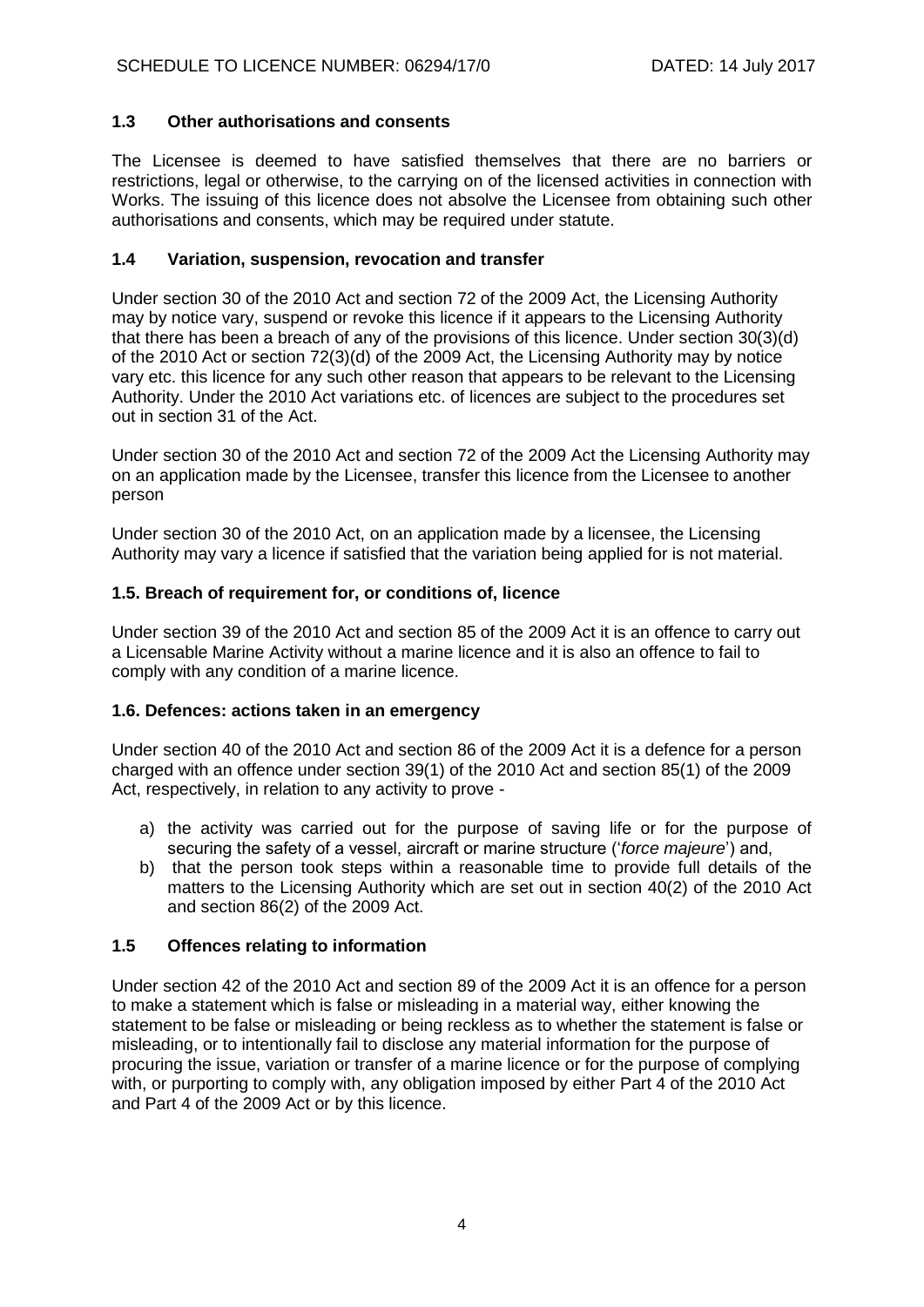# **2. PART 2 – THE WORKS**

### **2.1 Title of the Works**

The title of the Works to which this licence relates to is the 'Additional deposits and cable protection' for the Hywind pilot park.

### **2.2 Description of the Works**

The existing Marine Licence (Ref: 05515/16/0) permits the installation of five 6 MW wind turbine generator units, connected by inter-array cables. An export cable will transport electricity from the Pilot Park to shore at Peterhead. These works present an update to the permanent deposits contained within the existing license as follows;

- Remedial mitigation works to the export cable route by means of rock installation to sections of the export cable where target burial depth is not achieved due to the nature of the seabed soil conditions.
- Additional quantities of rock deposits for stabilisation of the dynamic sections of the inter-array cables.

The Development must be constructed in accordance with that specified in the Application, supporting documentation and by the conditions imposed by the Licensing Authority.

#### **2.3 Location of the Works**

The project includes the marine elements (which are all elements of the project other than the onshore infrastructure) of the Works, to be sited within the Scottish marine area, at the Buchan Deep, approximately 25 km off the coast at Peterhead, within the area bounded by joining the following points:

|              | 57°30.967" N 01°47.361" W |
|--------------|---------------------------|
|              | 57°31.773" N 01°44.466" W |
| 57°31.765" N | 01°41.780" W              |
| 57°30.444" N | $01^{\circ}37.620"$ W     |
| 57°30.102" N | 01°35.383" W              |
| 57°29.909" N | 01°32.783" W              |
| 57°29.989" N | 01°23.573" W              |
| 57°30.302" N | 01°23.033" W              |
| 57°29.715" N | 01°19.542" W              |
| 57°29.023" N | 01°18.691" W              |

57°27.603" N 01°22.797" W 57°28.417" N 01°23.762" W 57°29.317" N 01°24.430" W 57°29.632" N 01°32.779" W 57°30.102" N 01°35.383" W 57°29.821" N 01°35.447" W 57°30.184" N 01°37.804" W 57°29.989" N 01°23.573" W 57°31.486" N 01°41.889" W 57°30.302" N 01°23.033" W 57°31.485" N 01°44.102" W 57°29.715" N 01°19.542" W 57°30.680" N 01°46.571" W 57°30.789" N 01°47.013" W

#### **2.4 Deposits**

This licence authorises the deposit of the undernoted substances and objects required in connection with the Works, subject to the maximum amounts as specified below:

## **PERMANENT DEPOSITS**

| Concrete mattresses | 75 (3m x 6m x 0.3m = 5.4m3) |
|---------------------|-----------------------------|
| Rock sacks          | $120 \text{ m}^3$           |
| Rock carpet         | $39,500 \text{ m}^3$        |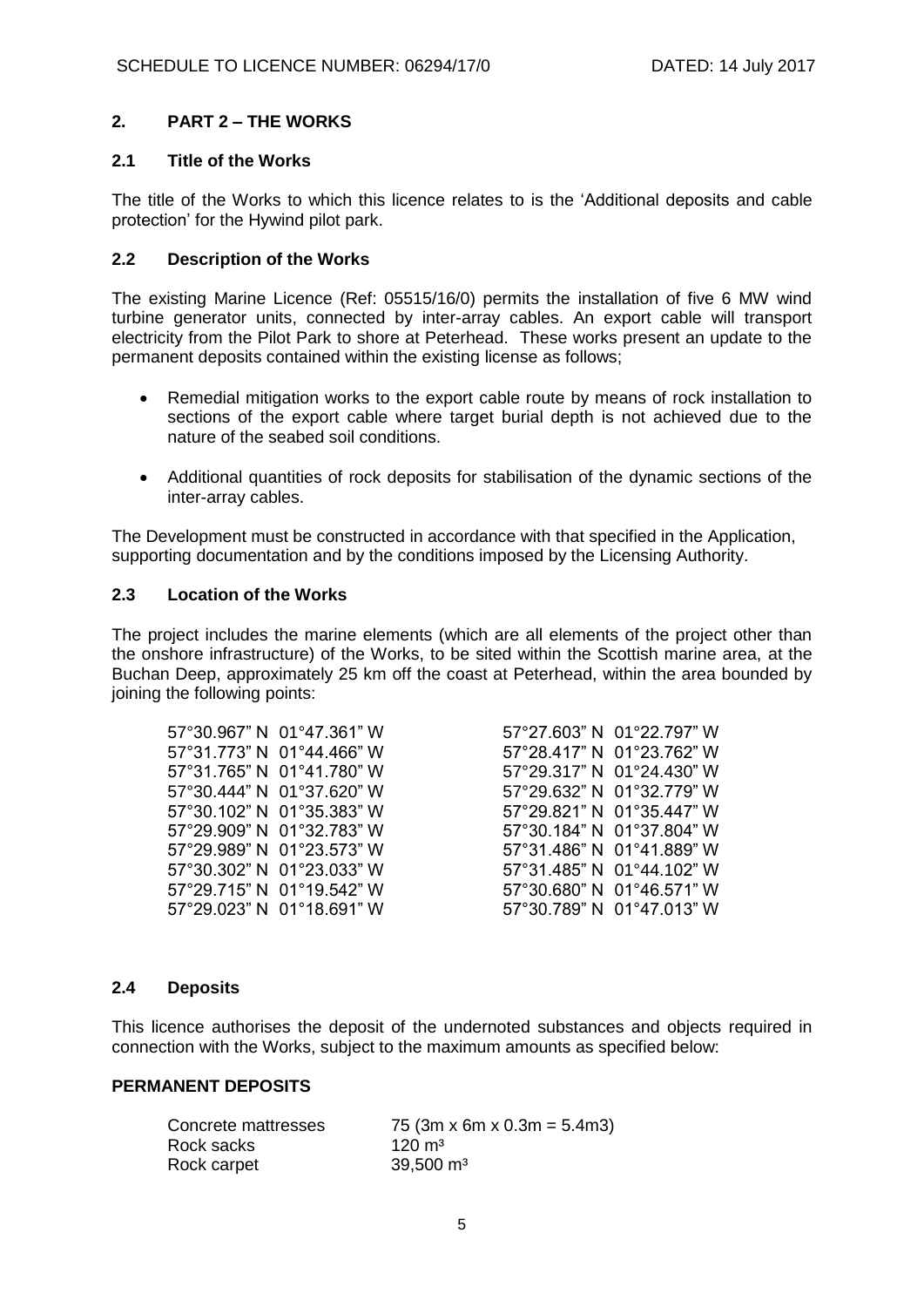## **2.5 Persons responsible for the deposits of the substances or objects**

The operators, vessels and vehicles engaging in the Works must be notified to the Licensing Authority under condition 3.1.2 prior to their engagement in the Works:

| Name of Vessel or Vehicle   Operator<br>Registration |                 | Type(s)         |
|------------------------------------------------------|-----------------|-----------------|
| To be confirmed                                      | To be confirmed | To be confirmed |

## **2.6 Persons acting on behalf of the Licensee**

The name and address of any agents, contractors or sub-contractors appointed to carry out any part, or all, of the Works must be notified to the Licensing Authority under condition 3.1.2 prior to their engagement in the Works:

| <b>Role</b>     | <b>Company Name</b> | <b>Address</b>  | <b>Contact Name</b> |
|-----------------|---------------------|-----------------|---------------------|
| To be confirmed | To be confirmed     | To be confirmed | To be confirmed     |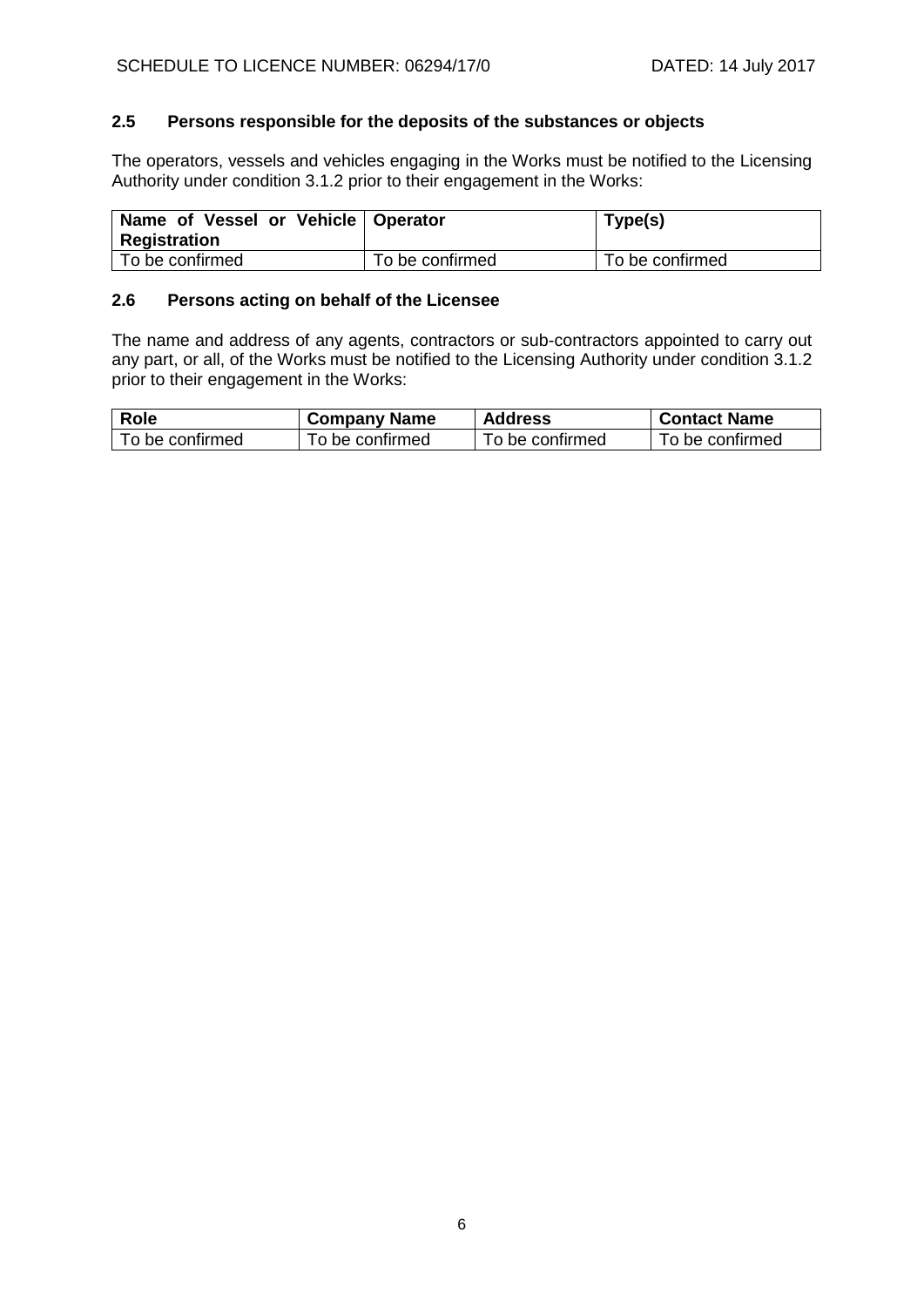# **3. PART 3 – CONDITIONS**

### **3.1 General Conditions**

#### **3.1.1 Compliance with the Application and approved plans**

The Licensee must at all times construct and operate the Works in accordance with this Licence, the Application and the Execution Plan Statoil Frame Agreement (Subsea Rock Installation Services) approved by the Licensing Authority.

**Reason:** *To ensure compliance with the marine licence and the Application.* 

#### **3.1.2 Licence conditions binding other parties**

All conditions attached to this licence bind any person who for the time being owns, occupies or enjoys any use of the Works for which this licence has been granted in relation to those licensed activities authorised under item 5 in section 21(1) of the 2010 Act and item 7 in section 66(1) of the 2009 Act whether or not this licence has been transferred to that person.

**Reason:** *To safeguard the obligations of the licence, in accordance with s.29(5) of the Marine (Scotland) Act 2010 and s.71(5) of the Marine and Coastal Access Act 2009.*

### **3.1.3 Vessels, vehicles agents, contractors and sub-contractors**

The Licensee must provide, as soon as reasonably practicable in advance of their engagement in the Works authorised under this licence, the name and function of any vessel, vehicle, agent, contractor or sub-contractor appointed to engage in the Works to the Licensing Authority. Where applicable the notification must include the vessel type, vessel IMO number and vessel owner or operating company.

The Licensee must ensure that any changes to the supplied details must be notified to the Licensing Authority, in writing, 14 days prior to any vessel, vehicle, agent, contractor or subcontractor engaging in the Works.

The Licensee must ensure that only those vessels, vehicles, operators, agents, contractors or sub-contractors notified to the Licensing Authority are permitted to carry out any part of the Works.

The above details must be recorded in section 2.5 and 2.6 of this licence, if not provided at application these details and any subsequent changes will require a variation to the licence to update section 2.5 and 2.6 prior to engagement in the Works.

The Licensee must satisfy themselves that any masters of vessels or vehicle operators, agents, contractors or sub-contractors are aware of the extent of the Works for which this licence has been granted, the activity which is licensed and the terms of the conditions attached to this licence. All masters of vessels or vehicle operators, agents, contractors and sub-contractors permitted to engage in the Works must abide by the conditions set out in this licence.

The Licensee must give a copy of this licence, and any subsequent variations made to this licence in accordance with section 30 of the 2010 Act and section 72 of the 2009 Act, to the masters of any vessels, vehicle operators, agents, contractors or sub-contractors permitted to engage in the Works and must ensure that the licence and any such variations are read and understood by those persons.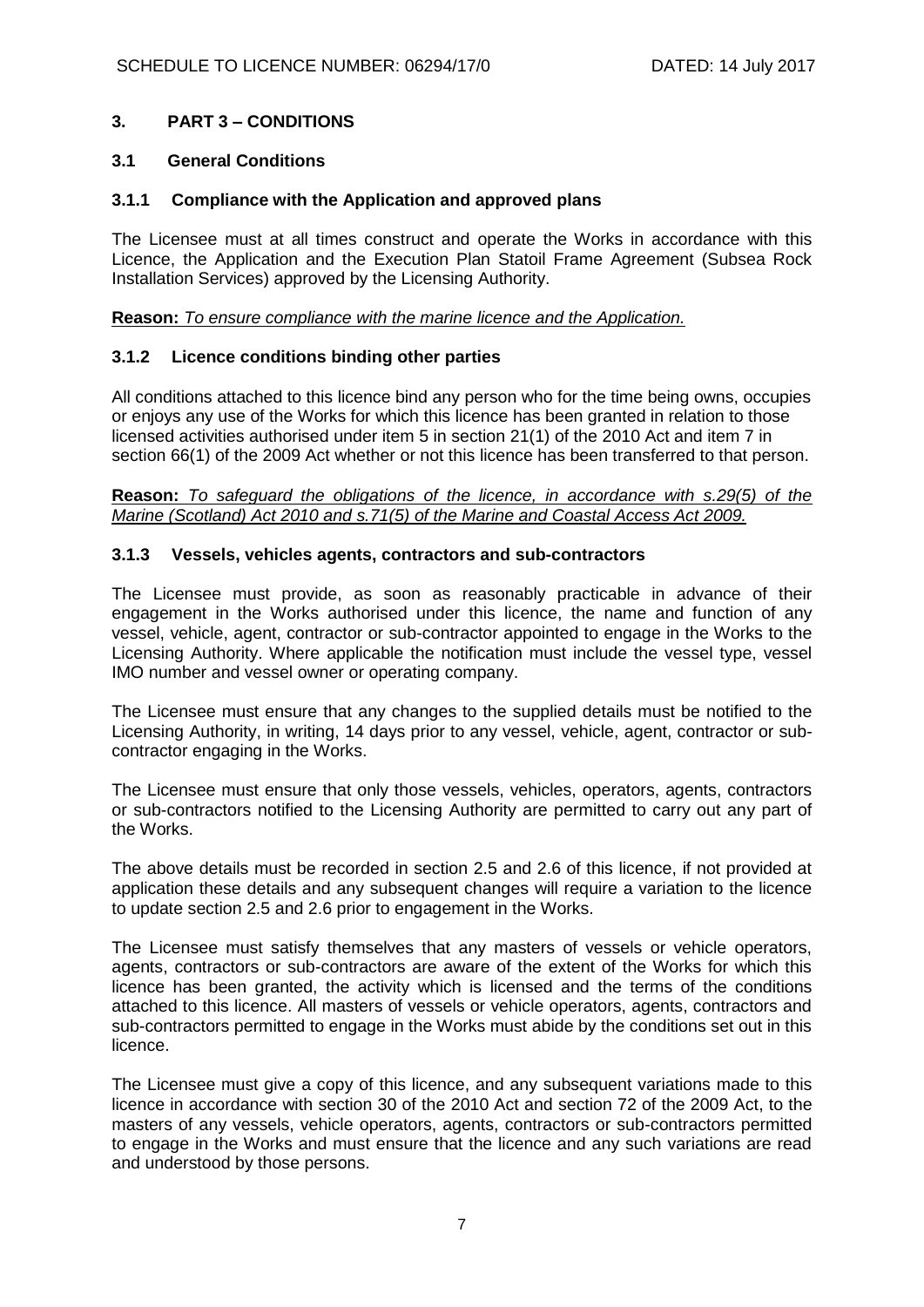**Reason:** *To ensure all parties involved in the Works are aware of the licence and its conditions, to reduce the risk of a breach of the licence, in accordance with s.39(1)(b) of the 2010 Act and s.85.(1)(b) of the Marine and Coastal Access Act 2009*

# **3.1.4 Force Majeure**

Should the Licensee or any of their agents, contractors or sub-contractors, by any reason of *force majeure* deposit anywhere in the marine environment any substance or object, then the Licensee must notify the Licensing Authority of the full details of the circumstances of the deposit within 48 hours of the incident occurring (failing which as soon as reasonably practicable after that period of 48 hours has elapsed). *Force majeure* may be deemed to apply when, due to stress of weather or any other cause, the master of a vessel or vehicle operator determines that it is necessary to deposit the substance or object other than at the Site because the safety of human life or, as the case may be, the vessel, vehicle or marine structure is threatened. Under Annex II, Article 7 of the Convention for the Protection of the Marine Environment of the North-east Atlantic, the Licensing Authority is obliged to immediately report force majeure incidents to the Convention Commission.

**Reason:** *To provide a defence for the Master to protect himself and his crew in the event of a force majeure, in accordance with s.29(2)(a) of the 2010 Act and s71(2)(a) of the Marine and Coastal Access Act 2009 .*

# **3.1.5 Material alterations to the licence application**

The Licensee must, where any information upon which the granting of this licence was based has after the granting of the licence altered in any material respect, notify the Licensing Authority of this fact, in writing, as soon as is practicable.

**Reason:** *To ensure that the Works are carried out in accordance with the Application documentation, in accordance with s.29(2)(a) of the 2010 Act and s71(2)(a) of the Marine and Coastal Access Act 2009.*

# **3.1.6 Chemical usage**

The Licensee must ensure that all chemicals which are to be utilised in the Works have been approved prior to use. All chemicals which are to be utilised in the Works must be selected from the List of Notified Chemicals assessed for use by the offshore oil and gas industry under the Offshore Chemicals Regulations 2002 (as amended) or as exempted for sealed units. The Licensee must submit a report of all chemicals and quantities to be used (e.g. oils and fluorinated gases) during the construction and operation of the works to the Licensing Authority no later than one calendar month prior to the Commencement of the Works. Any changes to the types of chemicals which are proposed to be utilised must be consulted on with the Licensing Authority before the Commencement of the Works or; as the case may be, after the Commencement of the Works but prior to their utilisation.

**Reason:** *To minimise the environmental impact in the event of a release through the use of authorised chemicals in the interest of protecting the environment, in accordance with s.29(2)(b) of the 2010 Act and s71(2)(b) of the Marine and Coastal Access Act 2009.*

## **3.1.7 Fluorinated greenhouse gases**

The Licensee must ensure that all equipment to be utilised in the Works that contains fluorinated greenhouse gases (hydrofluorocarbons, perfluorocarbons, sulphur hexafluoride and other greenhouse gases that contain fluorine, listed in Annex I of Regulation (EU) 517/2014 and The Fluorinated Greenhouse Gases Regulations 2015 (the Regulations), or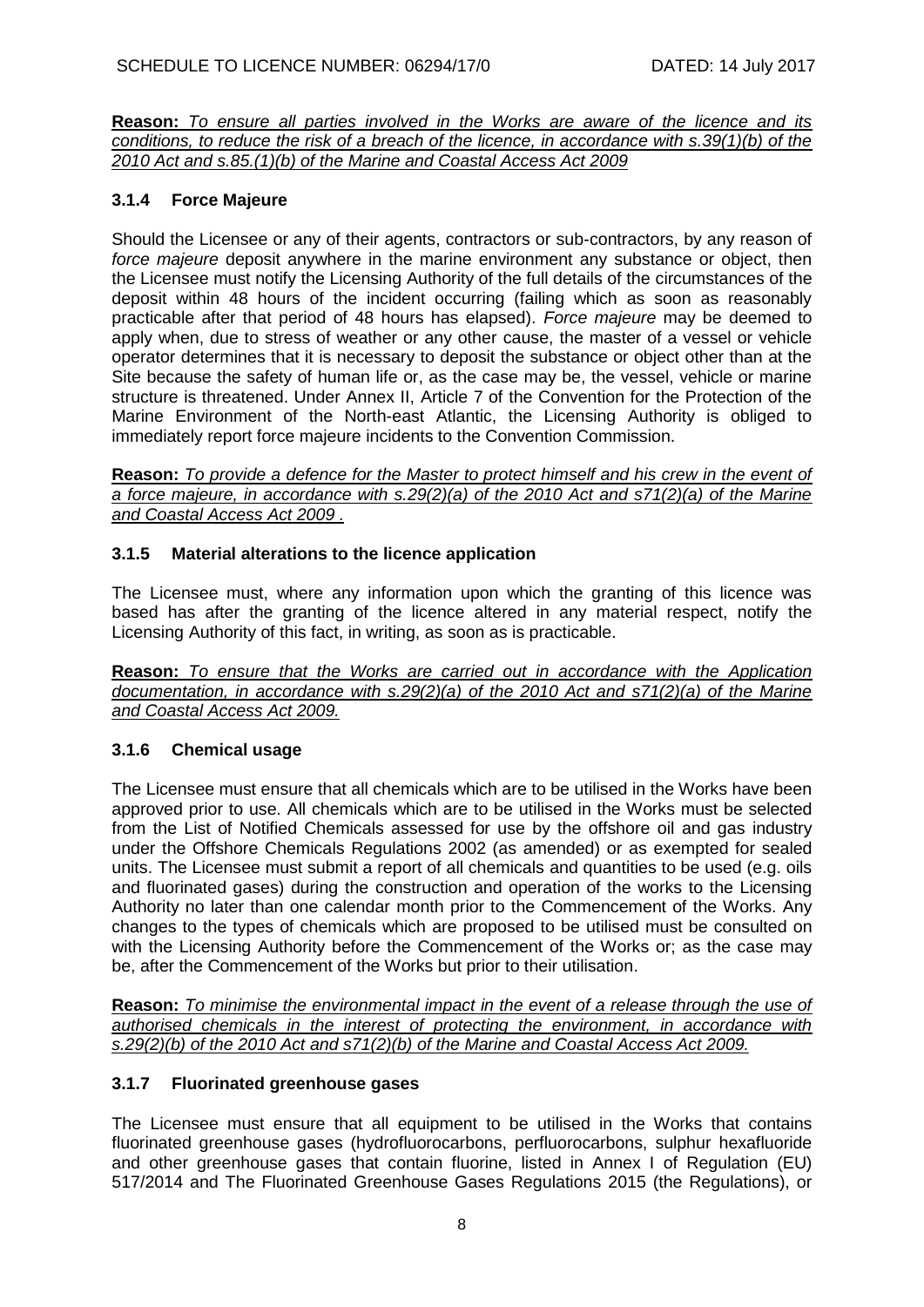mixtures containing any of those substances) must take precautions to prevent the unintentional release ('leakage') of those gases. They must take all measures which are technically and economically feasible to minimise leakage of fluorinated greenhouse gases.

Where a leakage of fluorinated greenhouse gases is detected, the Licensee must ensure that the equipment is repaired without undue delay.

The Licensee must ensure that all equipment to be utilised in the Works that contains fluorinated greenhouse gases in quantities of 5 tonnes of  $CO<sub>2</sub>$  equivalent or more and not contained in foams must ensure that the equipment is checked for leaks in accordance with Annex 4 of the Regulations. Records of leak checks must be kept in accordance with Annex 6 of the Regulations. These records must be submitted to the Licensing Authority annually, and immediately in the event of discovery of any leak.

Where the equipment is subject to leak checks under Article 4(1) of the Regulations, and a leak in the equipment has been repaired, the Licensee must ensure that the equipment is checked by a certified person within **one** calendar month after the repair to verify that the repair has been effective. In such event, the Licensing Authority must be informed of the date of discovery, date of repair and date of inspection.

**Reason**: *To ensure compliance of the Works with Regulation (EU) 517/2014 and The Fluorinated Greenhouse Gases Regulations 2015, in accordance with s.29(2)(b) of the 2010 Act and s71(2)(b) of the Marine and Coastal Access Act 2009.*

## **3.1.8 Environmental protection**

The Licensee must ensure that all reasonable, appropriate and practicable steps are taken at all times to avoid or minimise any damage to the Scottish marine area caused as a result of the undertaking of the licensed activities.

The Licensee must ensure that all personnel adhere to the Scottish Marine Wildlife Watching Code where appropriate during all installation, operation and maintenance activities authorised under this licence.

The Licensee must ensure that any debris or waste material placed below MHWS during the construction of the Works are removed from the Site, as soon as is reasonably practicable, for disposal at a location above the MHWS approved by the Scottish Environment Protection Agency ("SEPA").

The Licensee must ensure that all substances and objects deposited during the execution of the Works are inert (or appropriately coated or protected so as to be rendered inert) and do not contain toxic elements which may be harmful to the marine environment, the living resources which it supports or human health.

The Licensee must ensure that the risk of transferring marine non-native species to and from the Site is kept to a minimum by ensuring appropriate bio-fouling management practices are implemented during the Works.

The Licensee must ensure that if oil based drilling muds are utilised they must be contained within a zero discharge system. Any drill cuttings associated with the use of water-based drilling muds situated within Site of the Works need not be removed from the seabed.

#### **Reason:** *To ensure environmental impacts are minimised, in accordance with s.29(2)(b) of the 2010 Act and s71(2)(b) of the Marine and Coastal Access Act 2009.*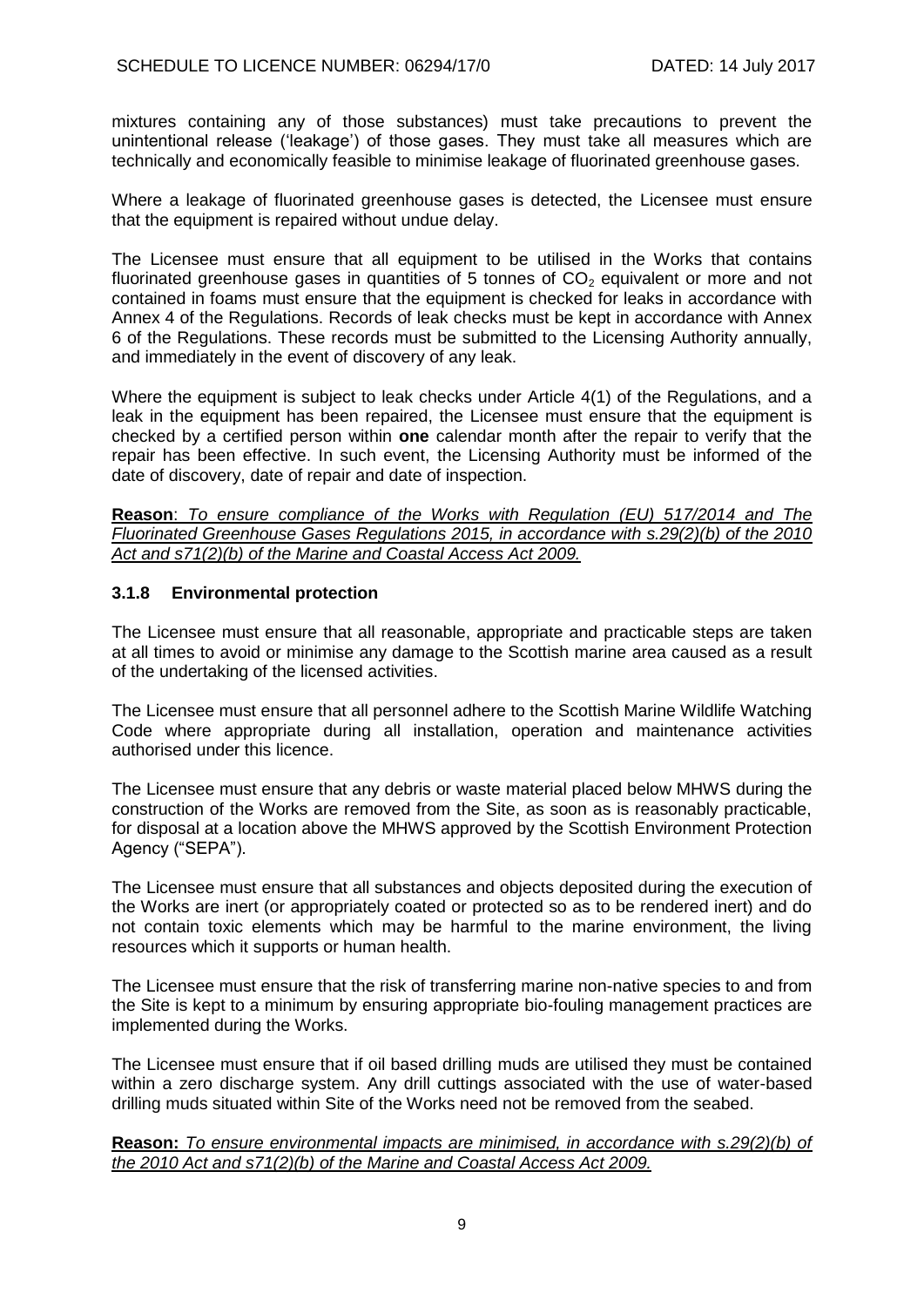# **3.1.9 Availability of the licence for inspection**

The Licensee must ensure that copies of this licence and any subsequent amendments or variations are available for inspection at any reasonable time by any authorised by the Licensing Authority at:

- a) the premises of the Licensee;
- b) the premises of any agent, contractor or sub-contractor acting on behalf of the Licensee;
- c) any onshore premises directly associated with the Works; and
- d) aboard any vessels permitted to engage in the Works.

#### *Reason: To ensure the licence is available for the purpose of inspection, in accordance with s.29(2)(b) of the 2010 Act and s71(2)(b) of the Marine and Coastal Access Act 2009.*

## **3.1.10 Inspection of the Works**

Any persons authorised by the Licensing Authority, must be permitted to inspect the Works at any reasonable time. The Licensee must, as far as reasonably practicable, on being given reasonable notice by the Licensing Authority (of at least 72 hours), provide transportation to and from the Site for any persons authorised by the Licensing Authority to inspect the Site/Works.

**Reason:** *To ensure access to the Site for the purpose of inspection, in accordance with s.29(2)(b) of the 2010 Act and s71(2)(b) of the Marine and Coastal Access Act 2009.*

## **3.1.11 Emergencies**

If the assistance of a Government Department (to include departments of Administrations other than the Scottish Government) is required to deal with any emergency arising from:

- a) the failure to mark and light the Works as required by this licence;
- b) the maintenance of the Works; or
- c) the drifting or wreck of the Works,

to include the broadcast of navigational warnings, then the Licensee is liable for any expenses incurred in securing such assistance.

**Reason:** *To ensure licensee is aware of financial liabilities, in accordance with s.29(2)(b) of the 2010 Act and s71(2)(b) of the Marine and Coastal Access Act 2009.*

## **3.2 Conditions specific to the Works**

## **3.2.1 Conditions applicable to all phases of the Works**

#### **3.2.1.1 Incident Reporting**

In the event of any breach of health and safety or environmental obligations relating to the Works during the period of this licence, the Licensee must provide written notification of the nature and timing of the incident to the Licensing Authority, including confirmation of remedial measures taken and/ or to be taken to rectify the breach, within 24 hours of the incident occurring.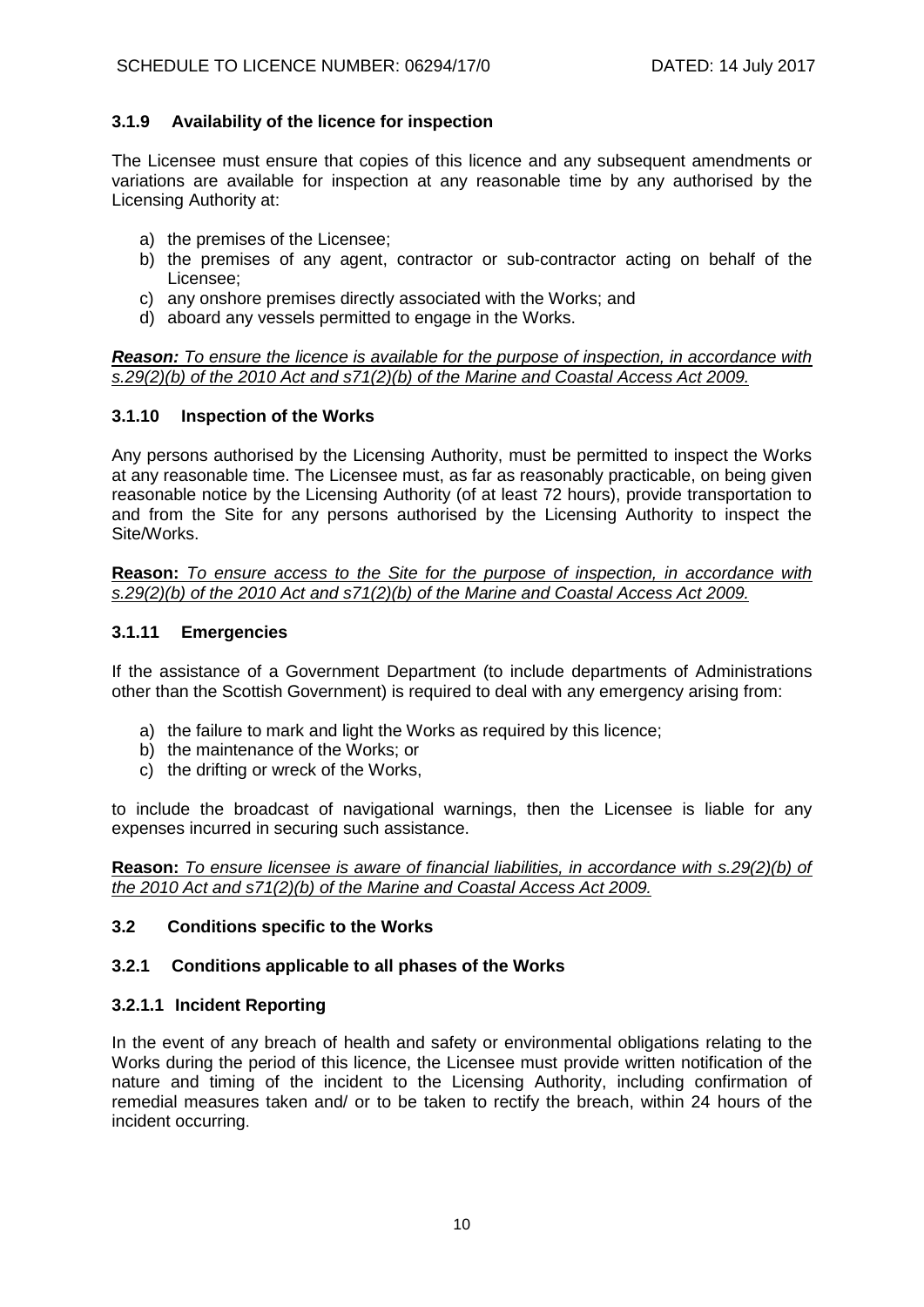**Reason:** *To keep the Scottish Ministers informed of any such incidents which may be in the public interest, in accordance with s.29(3)(c) of the 2010 Act and s71(3)(c) of the Marine and Coastal Access Act 2009.*

# **3.2.1.2 Bunding and storage facilities**

The Licensee must ensure suitable bunding and storage facilities are employed to prevent the release of fuel oils and lubricating fluids associated with the plant and equipment into the marine environment.

**Reason:** *To ensure pollution prevention is undertaken, in accordance with s.29(2)(b) of the 2010 Act and s71(2)(b) of the Marine and Coastal Access Act 2009.*

# **3.2.1.3 Restoration of the Site to its original condition**

The Licensee must take all reasonable, appropriate and practicable steps to restore the Site to its original condition before the Works were undertaken, or to as close to its original condition as is reasonably practicable, in accordance with the Project Environmental Monitoring Plan ("PEMP") and the Decommissioning Programme ("DP") to the satisfaction of the Licensing Authority. Should the Works be discontinued prior to Completion of the Works, the Licensee must inform the Licencing Authority in writing of the discontinuation of the Works. A marine licence application will be required for the removal of Works.

**Reason:** *To mitigate the effects of the activity on the Site, in accordance with s.29(3)(e) of the 2010 Act and s71(3)(e) of the Marine and Coastal Access Act 2009.*

## **3.2.2 Prior to the commencement of the Works**

## **3.2.2.1 Commencement date of the Works**

The Licensee must, prior to and no less than 7 days before the Commencement of the Works, notify the Licensing Authority, in writing, of the date of Commencement of the Works authorised under this Licence.

**Reason:** *To inform the Licensing Authority of the date of the Works, in accordance with s.29(3)(c) of the 2010 Act and s71(3)(c) of the Marine and Coastal Access Act 2009.*

## **3.2.2.2 Decommissioning**

Where the appropriate authority has, following consultation with the Licensing Authority, given notice requiring the Licensee to submit to the appropriate authority an updated Decommissioning Programme ("DP") which includes these additional deposits, pursuant to section 105(2) and (5) of the Energy Act 2004.

**Reason:** *To ensure that decommissioning is carried out according to the approved decommissioning programme under an appropriate licence, in accordance with s.29(3)(d) of the 2010 Act and s71(3)(d) of the Marine and Coastal Access Act 2009.*

## **3.2.2.3 Construction Method Statement**

The Works must, at all times, be constructed in accordance with the approved Construction Method Statement ("CMS"). Any updates or amendments made to the approved CMS must be submitted, in writing, to the Licensing Authority for their prior written approval.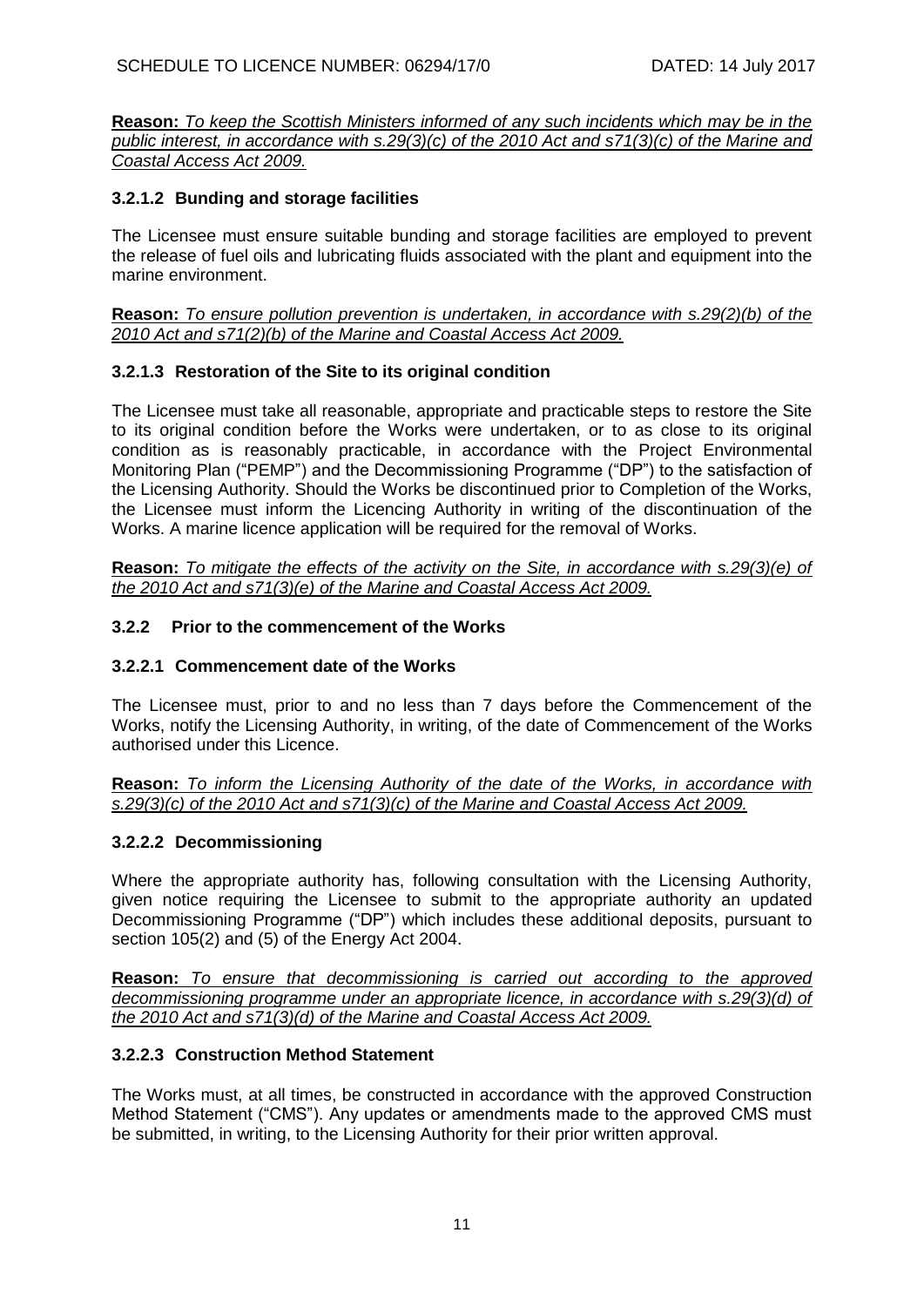**Reason:** *To ensure that the Works are carried out in accordance with the Application, in accordance with s.29(2)(a) of the 2010 Act and s71(2)(a) of the Marine and Coastal Access Act 2009 .*

# **3.2.2.4 Navigation and Charting**

The Licensee must, no later than 7 days prior to Commencement of the Works, notify the UK Hydrographic Office ("UKHO") of the proposed works to facilitate the promulgation of maritime safety information and updating of Admiralty charts and publications through the national Notice to Mariners system.

The Licensee must, no later than 7 days prior to Commencement of the Works, ensure that local mariners, fishermen's organisations and HM Coastguard, in this case the Aberdeen Coastguard Operations Centre, are made fully aware of the Works through local Notice to Mariners or by any other appropriate means.

The Licensee must ensure that details of the Works are promulgated in the Kingfisher Fortnightly Bulletin, no later than **7 days** prior to the Commencement of the Works to inform the Sea Fish Industry of the vessel routes, the timings and the location of the Works and of the relevant operations.

**Reason:** *To reduce the navigational risk to other legitimate users of the sea, in accordance with s.29(2)(b) of the 2010 Act and s71(2)(b) of the Marine and Coastal Access Act 2009.*

# **3.2.3 During the Construction of the Works**

## **3.2.3.1 Navigational Safety**

The Licensee must notify the UKHO of the progress of the Works to facilitate the promulgation of maritime safety information and updating of nautical charts and publications through the national Notice to Mariners system.

The Licensee must notify local mariners, fishermen's organisations and HM Coastguard, in this case the Aberdeen Coastguard Operations Centre, on a weekly basis of the progress of Construction of the Works through local Notice to Mariners or any other appropriate means.

The Licensee must ensure that progress of the Works is promulgated regularly in the Kingfisher Fortnightly Bulletin to inform the Sea Fish Industry of the vessel routes, the timings and the location of the Works and of the relevant operations.

The Licensee must in the case of damage to, or destruction or decay of, the Works, notify the Licensing Authority, in writing, as soon as reasonably practicable, following such damage, destruction or decay. The Licensee must carry out any remedial action as required by the Licensing Authority, and intimated to the Licensee in writing, which may include any requirement to display aids to navigation, following consultation with the MCA, the NLB or any such advisers as required by the Licensing Authority.

The Licensee must ensure that any vessels permitted to engage in the Works are marked in accordance with the International Rules for the Prevention of Collisions at Sea whilst under way, and in accordance with the UK Standard Marking Schedule for Offshore Installations if the vessel is secured to the seabed.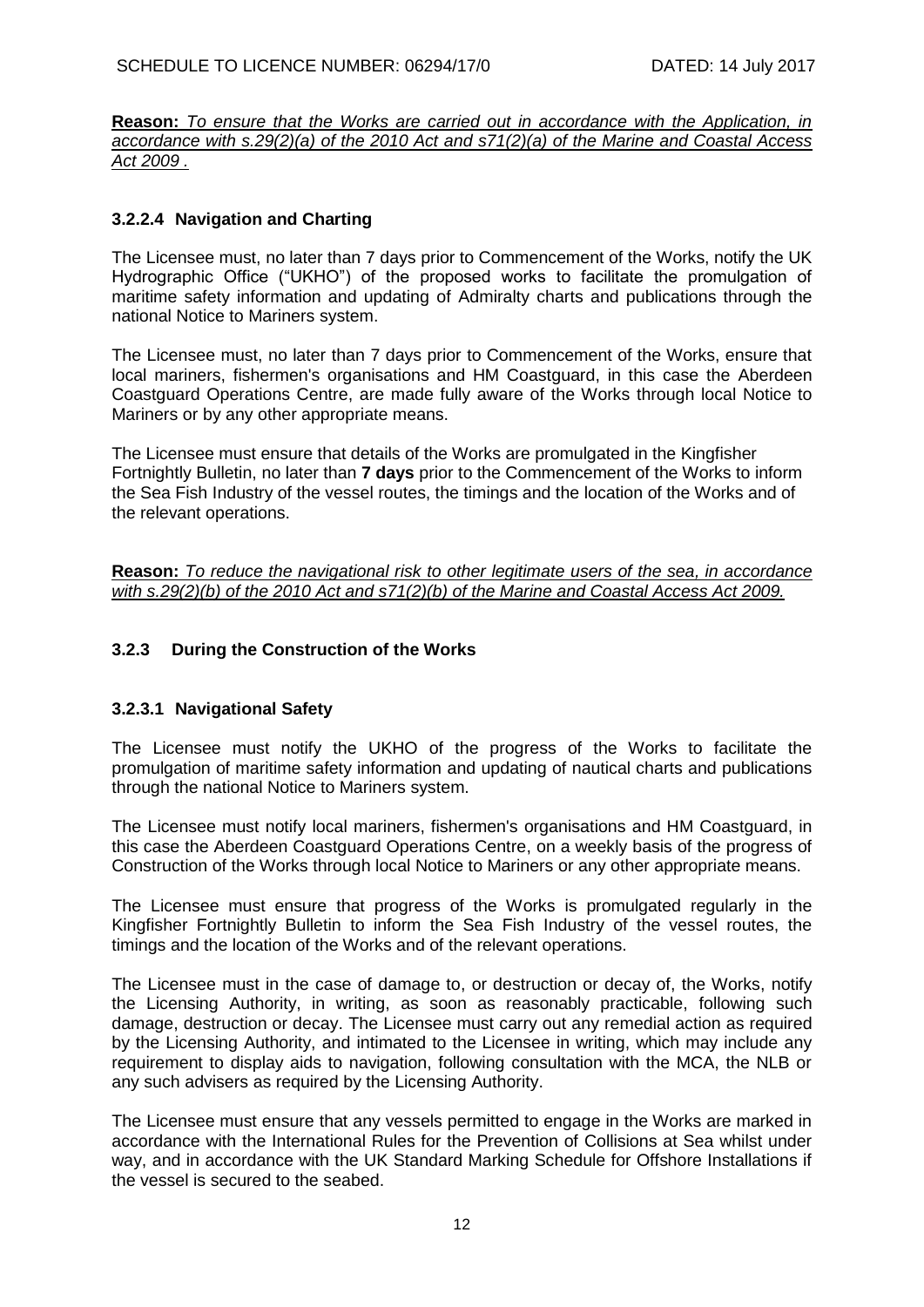The Licensee must ensure that navigable depth is not altered by more than 5% referenced to Chart Datum unless otherwise agreed, in writing, with the Licensing Authority in consultation with the MCA and NLB.

#### **Reason:** *To reduce the navigational risk to other legitimate users of the sea, in accordance with s.29(2)(b) of the 2010 Act and s71(2)(b) of the Marine and Coastal Access Act 2009.*

# **3.2.4 Conditions upon Completion of the Works**

# **3.2.4.1 Date of Completion of the Works**

The Licensee must, no later than 1 calendar month following the Completion of the Works, notify the Licensing Authority, in writing, of the date of Completion of the Works.

**Reason**: *To inform the Licensing Authority of the completion of the Works, in accordance with s.29(3)(c) of the 2010 Act and s71(3)(c) of the Marine and Coastal Access Act 2009.*

#### **3.2.4.2 Nature and quantity of deposited substances and objects**

The Licensee must, no later than 1 calendar month following the Completion of the Works, submit a final audit report, in writing, to the Licensing Authority stating the nature and quantity of all substances and objects deposited below MHWS within the Scottish marine area under the authority of this licence. Where appropriate, nil returns must be provided.

**Reason:** *To confirm that the deposits made were in accordance with the application documentation, in accordance with s.29(3)(c) of the 2010 Act and s71(3)(c) of the Marine and Coastal Access Act 2009.*

# **3.2.4.3 Navigational Safety**

The Licensee must notify the UKHO of the Completion of the Works to facilitate the promulgation of maritime safety information and updating of nautical charts and publications through the national Notice to Mariners system.

The Licensee must ensure that local mariners, fishermen's organisations and HM coastguard, in this case the National Maritime Operations Centre, are made fully aware of the Completion of the Works.

The Licensee must ensure that the Completion of the Works is promulgated in the Kingfisher Fortnightly Bulletin to inform the Sea Fish Industry.

The Licensee must, where any damage, destruction or decay is caused to the Works, notify the Licensing Authority, in writing, of such damage, destruction or decay as soon as reasonably practicable following such damage, destruction or decay. The Licensee must carry out any remedial action which the Licensing Authority advises the Licensee, in writing, as requiring to be taken, which may include a requirement to display aids to navigation, following consultation by the Licensing Authority with the MCA, the NLB or any such advisers as required.

**Reason:** *To reduce the navigational risk to other legitimate users of the sea, in accordance with s.29(2)(b) of the 2010 Act and s71(2)(b) of the Marine and Coastal Access Act 2009.*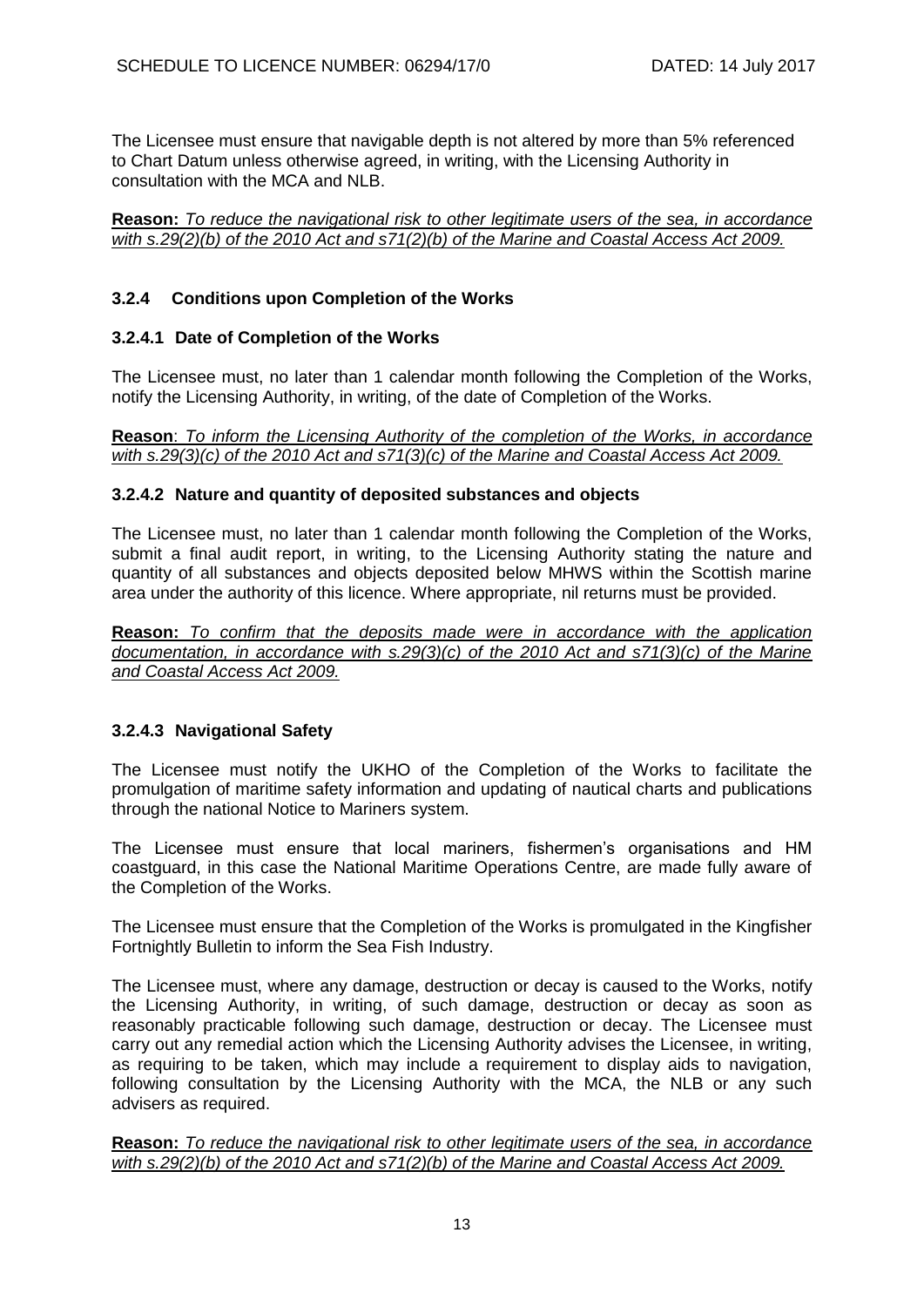# **3.3 Removal of the Works**

This licence does not permit the Removal of the Works, for which a separate marine licence is required.

The Licensee must, no later than 3 months prior to any proposed removal works, submit a plan for the Removal of the Works, in writing, to the Licensing Authority, along with a marine licence application for the Removal of the Works.

Removal of the Works must not occur until the Licensing Authority has given its prior written approval to the plan and issued a marine licence.

**Reason**: *To ensure that removal of works is carried out under an appropriate licence, in accordance with s.29(3)(a) of the 2010 Act and s71(3)(e) of the Marine and Coastal Access Act 2009.*

### **3.4 Decommissioning**

This licence does not permit the Decommissioning of the Works, for which a separate marine licence is required.

**Reason:** *To ensure that decommissioning is carried out according to the approved decommissioning programme under an appropriate licence, in accordance with s.29(3)(d) of the 2010 Act and s71(3)(d) of the Marine and Coastal Access Act 2009.*